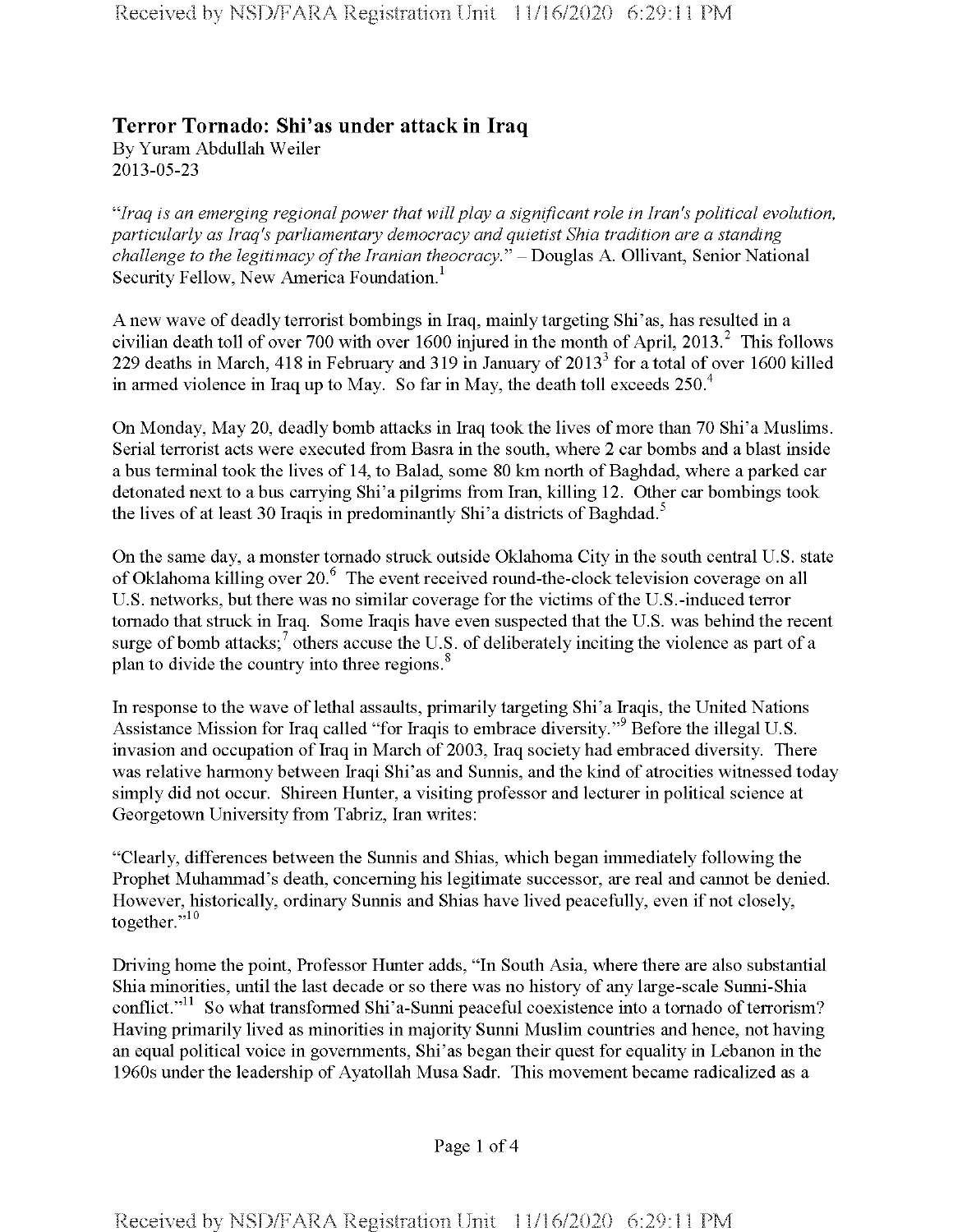result of the Zionist invasion of Lebanon in 1982 and the subsequent years of civil war,<sup>12</sup> analogous to what has happened to Shi'a movements in Iraq following the U.S. invasion in 2003.

In conflict with Mr. Ollivant's above claims of a "quietist" Shi'a tradition in Iraq, Ayatollah Mohammed Sadiq Al-Sadr, cousin and student of Ayatollah Mohammed Baqir Al-Sadr, himself a resolute opponent of the Ba'ath party who was martyred by Saddam's henchmen in 1980, strongly advocated for Shi'a leaders to openly oppose the dictator's oppressive regime.<sup>13</sup> Anything but a "quietist," he denounced the U.S. because of the devastation caused by its economic sanctions, and confronted Saddam's regime with increasing intensity from about  $1997<sup>14</sup>$  A primary force behind the development of the powerful Sadr movement, now under the leadership of sole remaining son Muqtada Al-Sadr, Ayatollah Mohammed Sadiq was martyred by Saddam in 1999 in Najaf along with his other two sons, Mustafa and Muammal.<sup>15</sup>

The Sadrs, with their zealousness for Shi'a Islam and open opposition to the Ba'athist regime, were the direct opposites of the more "quietist" approaches of Ayatollah Sistani and Ayatollah Al-Khoei.<sup>16</sup> However, U.S. authorities appear to have been taken by surprise that even these latter "quietist" clerics would not stand for a secular "democracy" imposed by the architects of the Iraq occupation; rather, they wanted to see free elections for all Iraqis.<sup>17</sup> In fact, the party that won the largest number of seats in the 2005 Iraqi national assembly elections was the United Iraqi Alliance (UIA) formed under the tutelage of "quietist" Ayatollah Sistani.<sup>18</sup>

In another short-sighted move after the U.S. invasion in 2003, Coalition Provisional Authority (CPA) head Paul Bremer instituted a "de-Ba'athification" plan which, because top posts in Saddam's regime had been held mostly by Sunnis, was viewed as "de-Sunnification."19 Perhaps intentionally creating an insurgency, Bremer dissolved the Ba'ath Party and the Iraqi Army, which immediately caused hostility by placing 300,000 armed young men out of work, cut pensions of tens of thousands of ex-army officers, and furloughed over 30,000 experienced government administrators.<sup>20</sup> Then, by applying a carefully-crafted formula based on religion and ethnicity for the selection of new appointees to replace the Ba'athists, Bremer, instead of achieving the desired "secular" mix, institutionalized the sectarian strife that eventually spiraled into a full-fledged civil war.<sup>21</sup> Further fragmenting the fabric of Iraqi society, U.S. authorities constructed concrete walls between predominantly Sunni and Shi'a neighborhoods under the guise of preventing sectarian violence.<sup>22</sup>

The U.S. has been instrumental in fostering the internecine violence in Iraq and elsewhere since this fits into the West's overall regional strategy of attempting to isolate Iran, as Professor Hunter explains, "On a broader scale, the latest intensification of sectarian tension throughout the Muslim world reflects the Western strategy of instrumentalizing sectarian differences to forge a regional alliance against Iran."<sup>23</sup> ExxonMobil also managed to capitalize on the U.S. ethnosectarian division in Iraq when it signed an oil deal with the regional Kurdish government in Kirkuk without the approval of the central government in Baghdad.<sup>24</sup> This, too, should come as no surprise, as Tariq Ali writes:

"Did anybody apart from outright apologists seriously believe that the aim ofthe occupation was democracy? Surely it's well known that oil and democracy don't mix. The record of the west on this is perfectly clear. Where there is oil it's better to deal with a compliant autocracy and if

Page 2 of 4

Received by NSD/FARA Registration Unit 11/16/2020 6:29:11 PM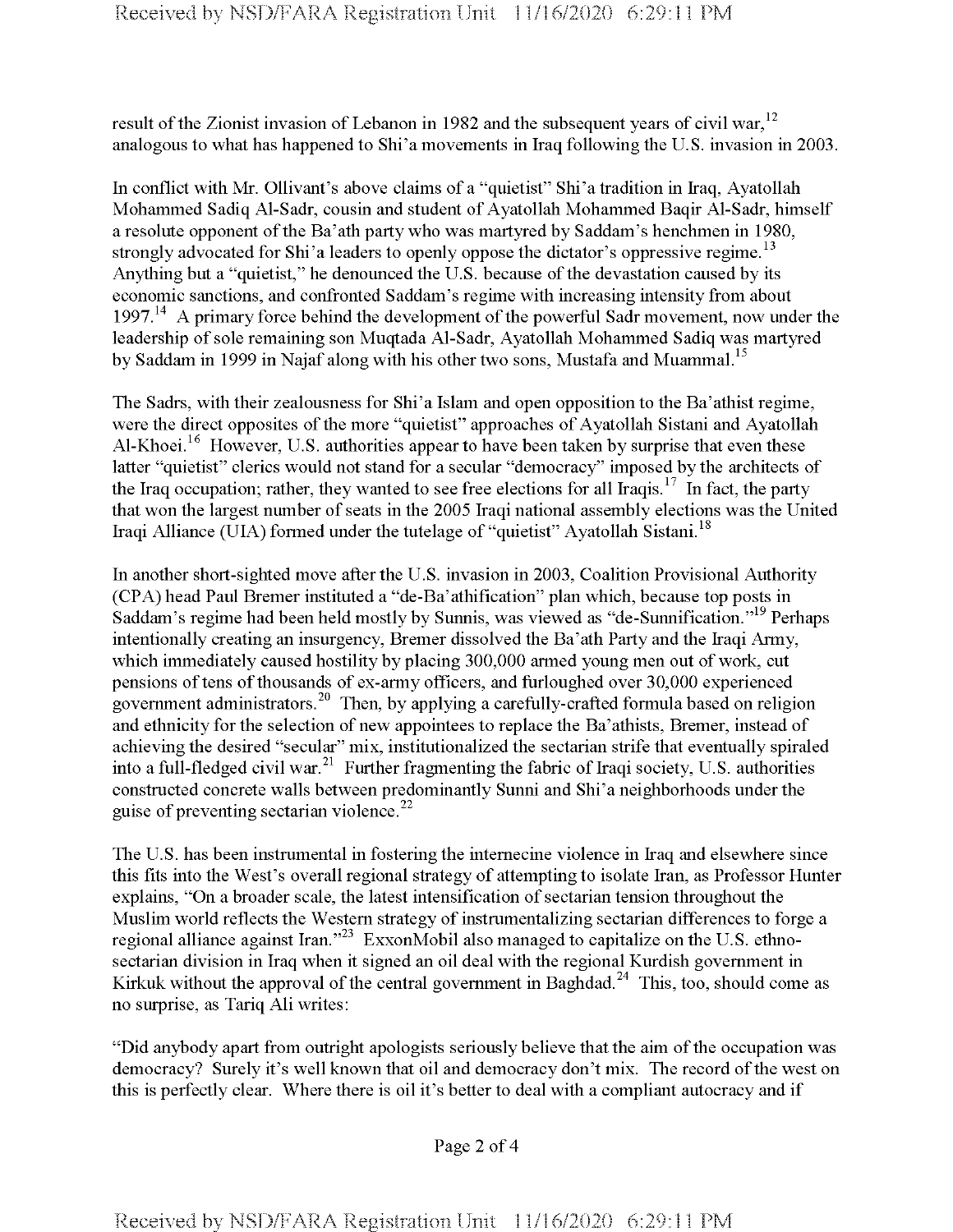democracy threatens Western control of the oil then it is the elected leader who must go. It happened in Iran in 1953 and failed in Venezuela in April 2002."<sup>25</sup>

However, Nuri Al-Maliki has remained steadfast in keeping Iraq out of the U.S.-backed Saudi/Qatari/Turkish/Zionist attempt to overthrow the Syrian government of President Bashar al-Assad. Washington even sent Secretary of State John Kerry to convince the Prime Minister to change his ways back in March but without success.<sup>26</sup> With terrorist attacks in Iraq on the upswing, no doubt at least in part due to U.S.-backed Salafi insurgents crossing over from Syria and precipitating a renewal of Al-Qaida of Iraq (AQI), it is understandable that Al-Maliki would not want to side with the U.S. against Syria, and hence would feel Iraq's interests are more closely aligned with those of Iran.<sup>27</sup> Unfortunately, this disagreement over policy towards Syria brings the U.S.-installed Iraqi government into direct conflict with its Washington benefactor and former master.

Despite the horrific toll of human lives lost in Iraq and Syria, the U.S. and their Wahhabi- Zionist allies continue relentlessly their ruthless campaign to inflame ethno-sectarian differences in Syria, Iraq and throughout the Middle East with the ultimate goal of targeting Iran. Condemning those who perpetrate bloodshed in the name of Islam, Dr. John Andrew Morrow writes, "Islam, it must always be remembered, categorically condemns the killing of non-combatants. Militants who murder civilians act in opposition of the ideology they claim to defend.<sup>228</sup>

## Endnotes

Page 3 of 4

<sup>1</sup> Douglas A. Ollivant, "Renewed Violence in Iraq," *Contingency Planning Memorandum No. 15,* Council on Foreign Relations, August 2012, accessed 22 May 2013, http://www.cfr.org/iraq/renewed-violence-iraq/p28808. <sup>2</sup> "UN Casualty Figures for April: Highest Level since June 2008," United Nations Assistance Mission for Iraq, 2 May 2013, accessed 22 May 2013,

http://unami.unmissions.org/Default.aspx?tabid=2790&ctl=Details&mid=5079&ItemID= 140666 l&language=en-US.

<sup>&</sup>lt;sup>3</sup> "Civilian Casualties," United Nations Assistance Mission for Iraq, no date, accessed 22 May 2013, http://unami.unmissions.org/Default.aspx?tabid=5397&language=en-US.

<sup>4</sup> Associated Press, "A look atthe deadliest attacks in Iraq since the 2011 US troop pullout," *Washington Post,* 20 May 2013, accessed 22 May 2013, http://www.washingtonpost.com/world/middle east/a-look-at-the-deadliestattacks-in-iraq-since-the-2011 -us-troop-pullout/2013/05/20/84c95e30-c 178-11 e2-9aa6-fc2Iae807a8a story.html.

<sup>5</sup> Kareem Raheem, "Bomb attacks kill more than 70 Shi'ites across Iraq," *Reuters,* 20 May 2013, accessed 22 May 2013, http://news.yahoo.com/two-bombs-kill-11-iraqs-southern-city-basra-071936810.html.

<sup>6</sup> "Tornado Flattens Suburb Outside Oklahoma City, Kills Dozens," *Time,* 20 May 2013, accessed 23 May 2013, http://nation.time.com/2013/05/20/mile-wide-tornado-flattens-oklahoma-citv-suburb/.

<sup>7</sup> Sami Ramadam, "Iraq's conflict ofthe powerful," *The Guardian,* 23 December 2011, accessed 23 May 2013, http://www. guardian.co.uk/commentisfree/201 l/dec/23/iraq-conflict-powerful.

<sup>s</sup> "US opened Pandora's box in Iraq, regional sectarian violence almost impossible to stop now," *Russia Today, 22* May 2013, accessed 23 May 2013, http://rt.com/op-edge/iraq-svria-sectarian-violence-605/.

<sup>&</sup>lt;sup>9</sup> "United Nations calls for Iraqis to embrace diversity," United Nations Assistance Mission for Iraq, 21 May 2013, accessed 22 May 2013,

http://unami.unmissions.org/Default.aspx?tabid=2790&ctl=Details&mid=5079&ItemID=1473725&language=en-

US.<br><sup>10</sup> Shireen Hunter, "Sunni–Shia Tensions Are More About Politics, Power and Privilege than Theology," Prince Alwaleed bin Talal Center for Muslim-Christian Understanding, Georgetown University, no date, accessed 22 May 2013, http://acmcu.georgetown.edu/135390.html.

<sup>&</sup>lt;sup>11</sup> Shireen Hunter, "Sunni -Shia Tensions Are More About Politics, Power and Privilege than Theology," ibid.

<sup>&</sup>lt;sup>12</sup> Shireen Hunter, "Sunni -Shia Tensions Are More About Politics, Power and Privilege than Theology," ibid.